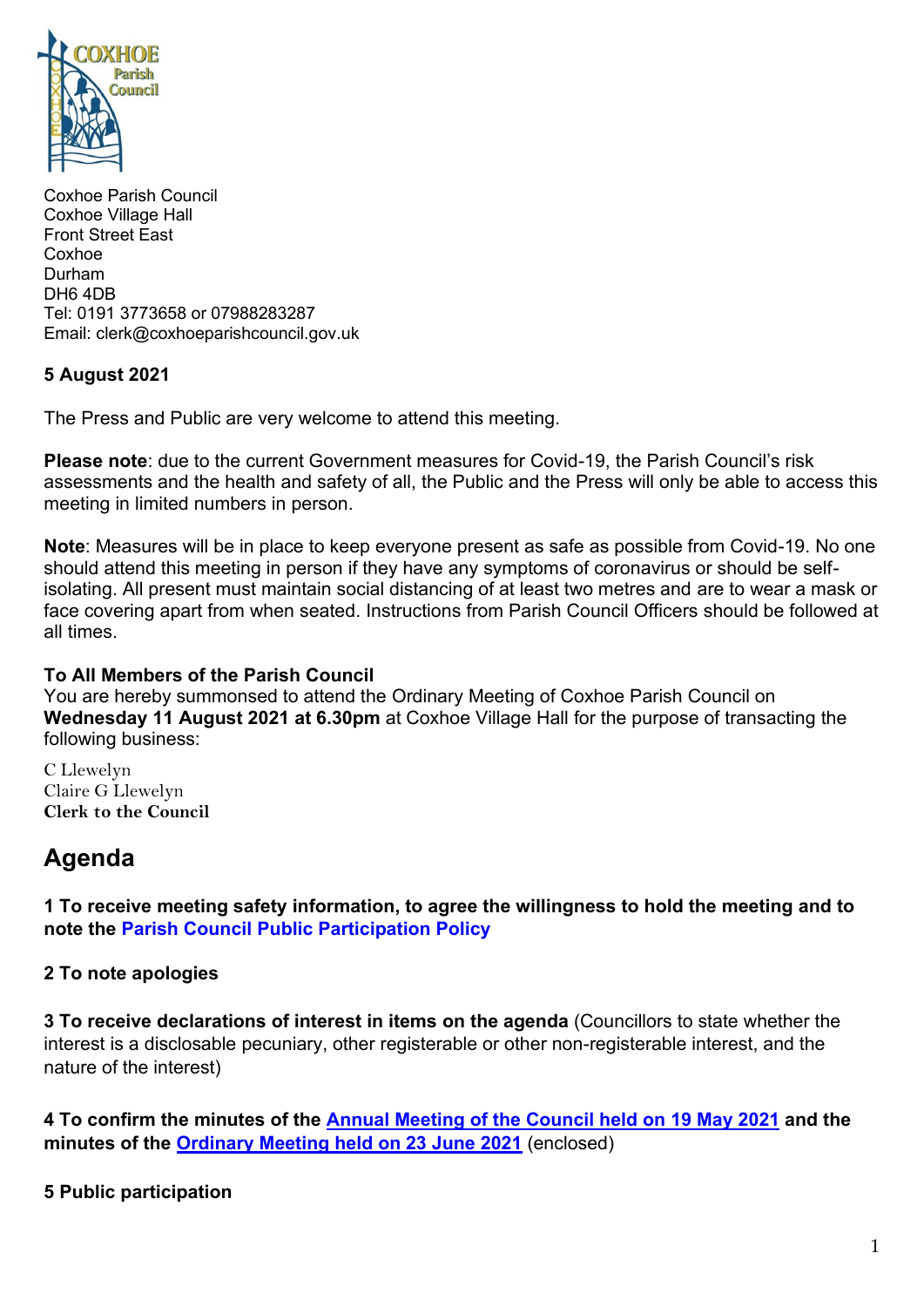## **6 To receive the County Councillors' Update**

## **7 To receive Councillors' reports of attendance at meetings and events on behalf of the Parish Council**

## **8 To receive Committee minutes** (enclosed)

- a) Draft Human Resources Committee Minutes 8 March 2021
- b) Draft Youth Strategy Group Committee Minutes 18 March 2021

## **9 To consider financial matters** (enclosed)

- a) Finance Report, Bank Reconciliation and Payment Schedule
- b) Employer costs for May, June, July
- c) Budget

## **10 Clerk's Report** (enclosed)

- a) To consider Matters raised by residents
- b) To note information on Coxhoe & Area Community Pantry and community support
- c) Signs on Parish Council land
- d) Displaying Notices on behalf of other organisations
- e) Coxhoe Village Hall
- f) To note training undertaken
- g) To note activity undertaken and the Clerk's priorities

## **11 To note Parish Council Youth Provision Report** (enclosed)

## **12 To adopt the new model Code of Conduct** (enclosed)

### **13 Planning, Correspondence and Consultations Report** (enclosed)

- a) To consider planning applications
- 1. DM/21/01823/FPA 17 Church Street Coxhoe DH6 4DD
- 2. DM/21/02265/FPA 3 Roslyn Mews Coxhoe DH6 4BP

3. To consider any planning applications received after the agenda was issued to be dealt with by the Clerk using delegated authority

b) To note approved, withdrawn and refused decisions

c) To consider correspondence and consultations

1. Durham County Council Highways: The County Council of Durham Coxhoe Parking and Waiting Restrictions Order 2016 Amendment No1 Order 2021 (Commercial Road East) – Consultation re run until 15 July 2021

- 2. Durham County Council: Boundary Commission Consultation
- 3. Parish Clerk: Data Protection and Cyber Safety

4. Durham County Council Highways: The County Council of Durham Coxhoe Parking and Waiting Restrictions Amendment Order No1 2021 (Commercial Road East)

d) To note bulletins

## **14 To consider Co-option to two vacancies in Coxhoe Ward** (report enclosed)